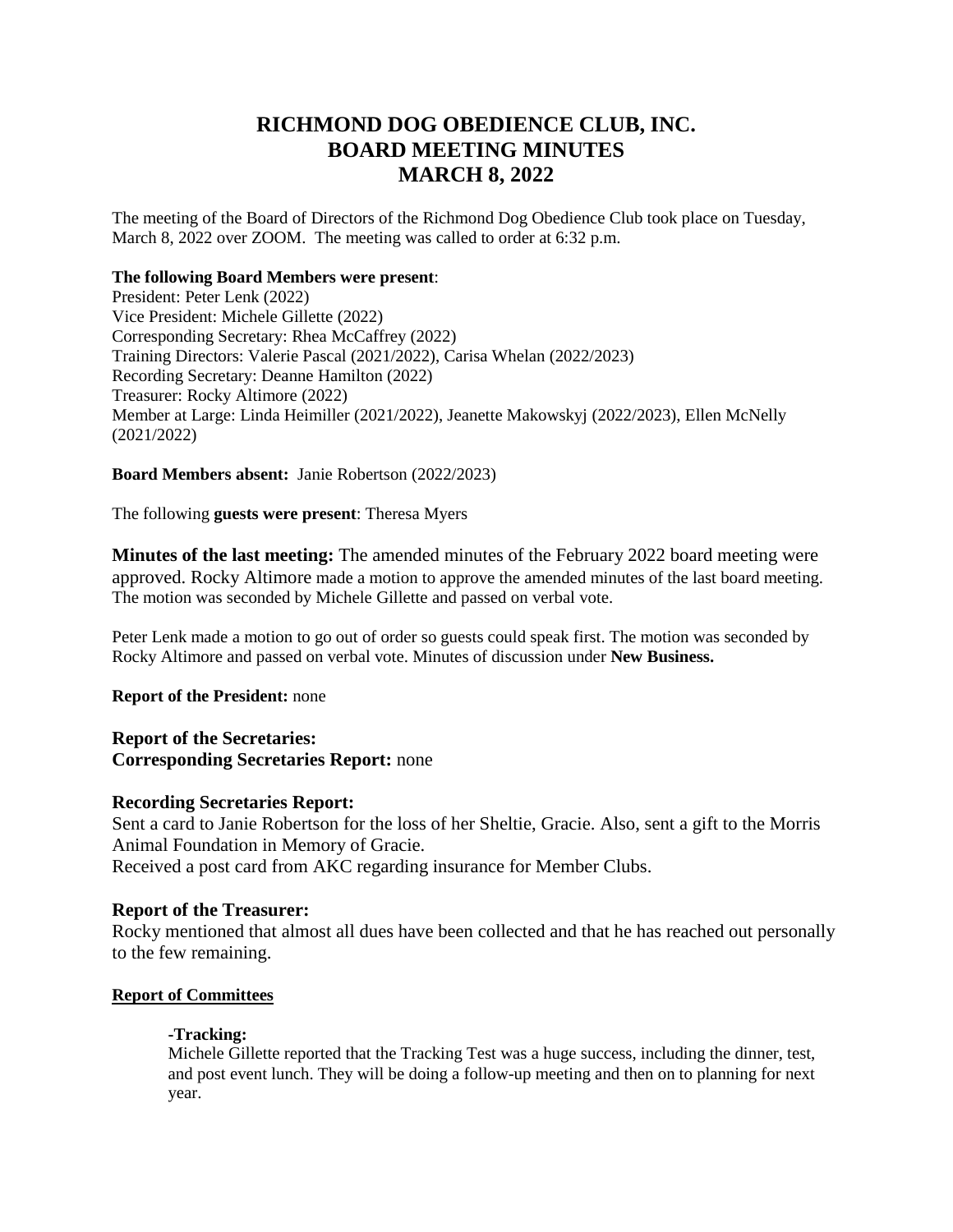#### **Unfinished Business**:

Peter Lenk brought up the topic of masks. After a brief discussion, Rocky Altimore made a motion to end the mask mandate at the club. Deanne Hamilton seconded and the motion passed unanimously by verbal vote. Rhea McCaffrey stated she would post on RDOC's Facebook page. Signs will be removed at the Club and it will be posted in the Pawprint. Anyone who wants to wear a mask may continue to do so.

Peter Lenk also brought up the discussion on returning to the Club for Board Meetings starting in April. The Board would meet at 6:30 p.m. in the Annex. Peter made a motion to approve moving back to the club and off ZOOM. Rocky Altimore seconded and the motion passed by verbal vote. Rhea McCafferty will send a message to the Pawprint to notify Club Members. Ellen McNelly asked if Membership Meetings would continue to be offered in person and on ZOOM. It was decided that we would need to bring that to the Membership Meeting in April for discussion.

Valerie Pascal opened for discussion a follow-up proposal sent to the Board regarding a one day Tracking Seminar in April. There was some discussion on the best date and April 2, 2022 selected. Peter Lenk made a motion to move forward with the event. Rocky Altimore seconded and the motion passed by verbal vote.

Valerie Pascal also sent to the Board a comparison of the price of classes in our area from other dog training facilities. The document was reviewed and discussed. Discussion also included the Club's status as an organization (profit vs non-profit or not for profit vs community organization, etc.). Carisa Whelan asked what proportion of the people taking classes are members vs non-members. It was decided to table the discussion for now and gather additional information for future conversation.

Peter Lenk had received a letter from Catherine Foldesi following up on her request to move forward with planning a memorial event for Sally Cecil. Peter Lenk made a motion to approve. Rocky Altimore seconded and the motion passed by verbal vote. Peter will email Cathy to let her know.

**Presentation of Applications for Membership:** The application of Teri Frick was read to the Board. Peter Lenk made a motion to approve the application for a vote at the April 5, 2022, Membership Meeting. Deanne Hamilton seconded and the motion passed by verbal vote.

#### **New Business**:

Theresa Myers requested \$2,269.94 to pay the bill for the ribbons for C.A.T. and F.C.A.T. Valerie Pascal made a motion to spend the money on the ribbons and Carisa Whelan seconded. Passed by verbal vote.

Theresa Myers also requested permission to move forward with completing paperwork to rent Pole Green for the next F.C.A.T. Valerie Pascal made a motion to approve, seconded by Peter Lenk. Verbal vote passed the motion.

Valerie Pascal requested approval for no more than \$175.00 for the purchase of more clickers for training. Peter Lenk moved to approve, seconded by Rocky Altimore. Verbal vote passed the motion.

Peter Lenk said he had received a letter from Carol Maupin requesting Honorary Membership for Alice and Wayne Overton. Her comments included:

That for many years they have generously allowed RDOC access to their beautiful farm for our tracking test. They have warmly welcomed us allowing us use of their land, their home, and their bathroom (that's a big deal to tracking enthusiasts.) Prior to the pandemic, we were invited into their home for our test